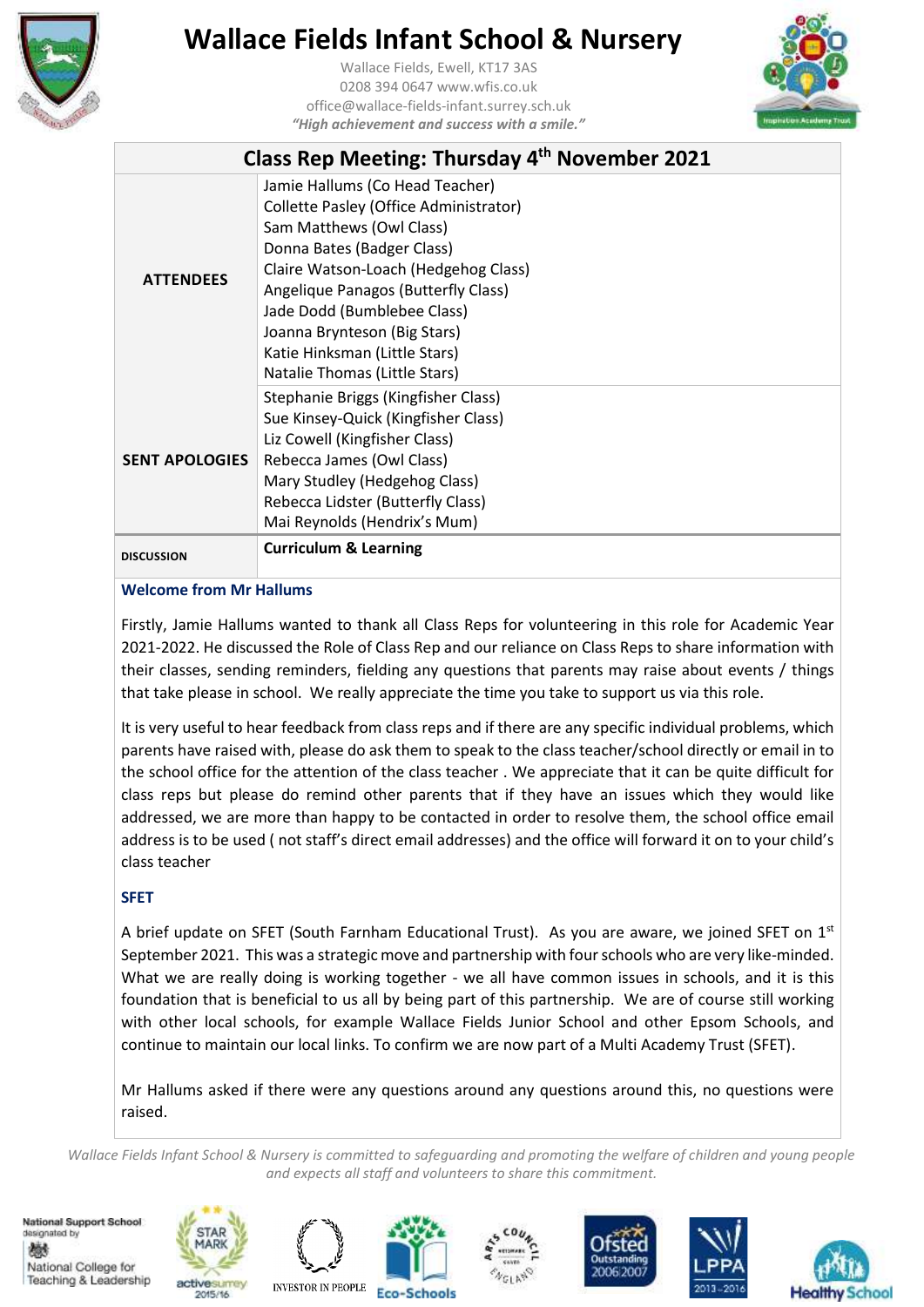

Wallace Fields, Ewell, KT17 3AS 0208 394 0647 www.wfis.co.uk office@wallace-fields-infant.surrey.sch.uk *"High achievement and success with a smile."*



### **Assessment week, including new NFER tests**

### Year 1, Year 2, Reception and Nursery

Reception children completed a Department for Education Baseline Assessment in the first few weeks of being in school. The results are submitted to the DfE, but we actually do not get much feedback. As a result, we carry out our own baseline assessments on our children to identify strengths and identify areas where we need to work with them. We also complete a similar assessment in Nursery.

Assessment Week has just been completed for the rest of the school, and as a result we are able to begin working with children where they have any gaps in different subjects. Our Early and Late Birds programme is starting again week commencing Monday 8<sup>th</sup> November and all of the in school interventions are still going on.

For Year 1 and Year 2 this year, we are introducing a new set of assessments called NFER (National Foundation for Educational Research) to support with our assessment process throughout the year.

Year 2 will do end of Year SATS assessments (which did not take place over the last 2 years due to COVID). NFER test are similar to those assessments, the big change is that we are introducing these to Year 1 in the Spring and Summer Term. The Year 1 assessments are designed for Year 1 age children in terms of language, length of tests. We believe it will really strengthen our assessments of Year 1 and Year 2 children.

Mr Hallums asked if any questions, none raised.

## **Parents' Evening – books home this weekend and target sheets next week**

Big Stars, Reception, Year 1 and Year 2 parent consultations are all taking place next week (week commencing 8th November 2021). We are continuing to stay virtual with the School Cloud system for these meetings. We have received lots of feedback from parents that this was helpful as it enabled parents to participate from home and work, when they would otherwise have had difficulty getting in to school.

As you will have seen from the email alert, we are sending home Year 1 and Year 2 books for parents to see ahead of your meetings. It is an important part of your conversation with teachers to see how your child/ren are getting on with English, Power Maths and the wider curriculum in Learning Journals.

A separate email went out to ask parents to send in large bag on Friday in order for all the books to go home to ensure that if it is raining the books do not get wet or damaged. In addition, a stickers email has gone out explaining that the children have put stickers in their books identifying the piece of work that they are most proud of. We are sending home stickers to parents, where you can sit down share the book with child and celebrate their learning, and choose the pieces of work that you as parents thought was amazing. This will give you a flavour of where they are at so when you have your consultation you can have your discussion on strengths, any concerns or follow up. We do hope that this is helpful.

Target sheets will be sent out the day before your consultation in your child's book bag so you aware of targets for Reading and Maths.

*Wallace Fields Infant School & Nursery is committed to safeguarding and promoting the welfare of children and young people and expects all staff and volunteers to share this commitment.*

National Support School designated by 燃 National College for Teaching & Leadership











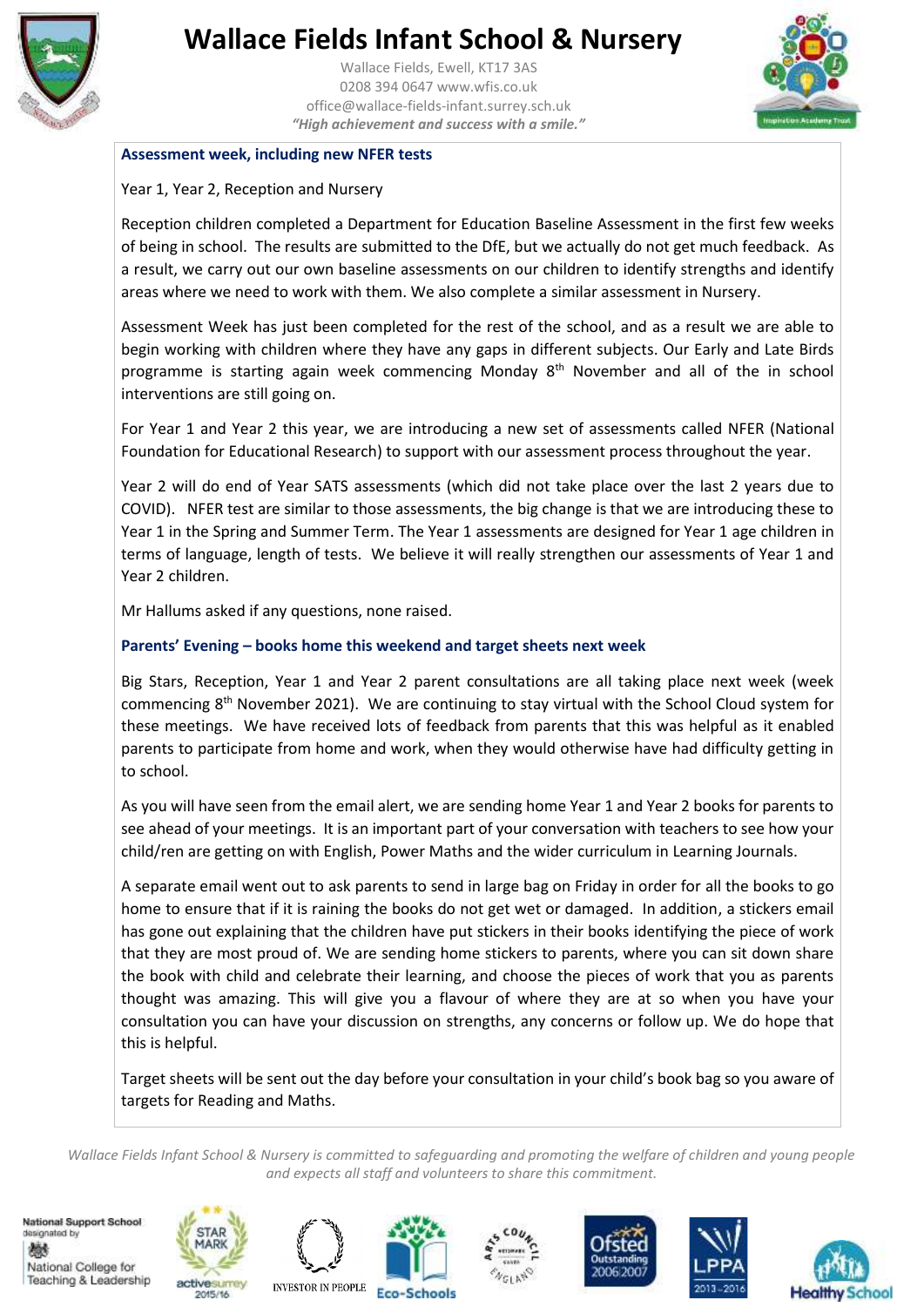

Wallace Fields, Ewell, KT17 3AS 0208 394 0647 www.wfis.co.uk office@wallace-fields-infant.surrey.sch.uk *"High achievement and success with a smile."*



Nursery and Reception already access teacher commentary and photographs via Tapestry. Parents also have the opportunity to comment and add things to their child's profile.

For children who attend After School Clubs & KidsQuest, please ensure bags have clear name labels and these will go with the children. Class Reps were going to put his on group chat as well to ensure the message got out to all parents.

## **Phonics and reading – New Scheme**

A workshop took place in school before half term and the presentation was shared after the event with all parents. The new scheme is very different in terms of approach – what I would say to Reception Parents / Carers is that we have done our assessments at end of last term / beginning of this week. Reception are ahead of where they were in previous years. The new scheme approach is both beneficial and supportive. We realise for some parents the big change is in terms of book coming home, and that parents feel the books are too easy, but the important thing is that the child is confident with the book and know the sounds as we said at the phonic workshop.

This is a Nationally recognised programme in line with guidance on effective way to read. In terms of quality assurance for us, we are working with a local English Hub who are coming in to observe staff and review what we are doing. They audited our provision at end of last year, and we received a good bill of health, and next week they will return to review how the new scheme is working. We will share some feedback with parents in a future newsletter.

## **50 'Must Reads' per year group**

**PTA** have been amazing in their support of our Library regeneration, supporting new books through their continuous fund raising. They have funded our

- $\triangleright$  Phonics Readers that Reception, Y1 and Y2 are bringing home
- $\triangleright$  Reading for pleasure books which you can read to your children (and ask questions)
- $\geq$  50 per year group 'Must Reads' teachers are using these in story time and encouraging children to take home to share these high quality texts. The book sets cost around £250 per year group and this was funded through the Sponsored Bounce event.

## **Spring topic**

Spring Term Topic 2022, we will be revisiting a previous topic of Ice Worlds. We are coming back to the start of our 3 year Topic Cycle, where we can now further enhance these topics. Please do keep this a surprise for the children and it is nice for them to come into their classrooms to their new topics without knowing in advance. We will be sharing lots of information in January about the topic, and sharing our **knowledge organiser** what they will be covering in these topics, which we hope is helpful to parents.

**Action: Knowledge Organisers for each year group** are available on our website, please [click here](https://www.wallacefieldsinfantschool.co.uk/curriculum/curriculum-map) to access.

*Wallace Fields Infant School & Nursery is committed to safeguarding and promoting the welfare of children and young people and expects all staff and volunteers to share this commitment.*

National Support School designated by 燃 National College for Teaching & Leadership











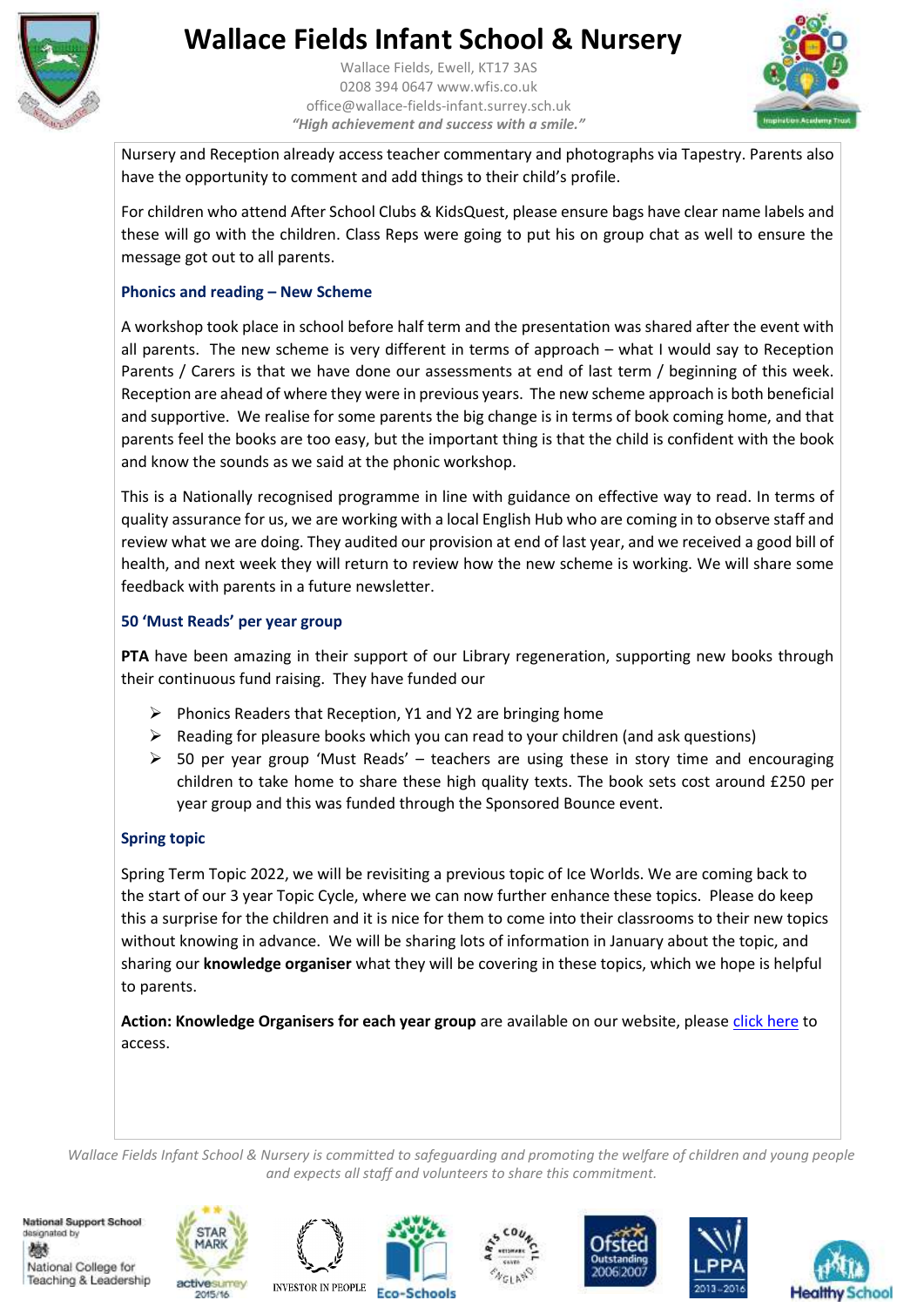

Wallace Fields, Ewell, KT17 3AS 0208 394 0647 www.wfis.co.uk office@wallace-fields-infant.surrey.sch.uk *"High achievement and success with a smile."*



### **Governor of the Month visit 2nd November**

We had our Governor of the Month visit this week on Tuesday, from Sonal Chatrath – Vice Chair of Governors. During her visit, Sonal focussed on Early Years and Safeguarding. We really value these visits which look at quality of provision and processes. Sonal will be writing a report about her visit, which will be sharing with all of our parents / carers in an upcoming newsletter.

|                   | <b>ACTION ITEMS</b>        | <b>PERSON RESPONSIBLE</b> | <b>DEADLINE</b> |
|-------------------|----------------------------|---------------------------|-----------------|
|                   |                            |                           |                 |
|                   |                            |                           |                 |
| <b>DISCUSSION</b> | <b>Building / Premises</b> |                           |                 |

### **Protective Measures update**

In relation to COVID, we keep reading about cases increasing and the risk over winter months. We have no further information other than what is in press, but what I would say is that we are abiding by guidelines, ensuring plenty of ventilation in classrooms, and as far as possible it is business as normal as possible.

We no longer have bubbles in school, and are now in a position to reinstate some of our events in school. The Christmas Fair will go ahead, with some adjustments, for example, what we are trying to do is not have every stall in the school hall and more spaced out so there are fewer people in one area.

## **Save the Date!**

Class Assemblies 9am - 0.30am

Out Class - Tuesday 9<sup>th</sup> November 2021<br>Kingfisher Class - Thursday 18<sup>th</sup> November 2021 Badger Class - Wednesday 23<sup>td</sup> March 2022<br>Hedgehog Class - Wednesday 30<sup>th</sup> March 2022 Bumblebee Class - Summer Term exact date to be finalised Butterfly Class - Summer Term exact date to be finalised

#### **Christmas Performance:**

Monday 13th & Tuesday 14th December 2021 at 5am - Year 1 & Year 2 Christmas Performance.

day 13th December 2021 - Little Stars Stay & Play (2 sessions by invitation only via Tapestry).

esday 14th December 2021 at 11.00mm - Big Stars Christmas Reyformance

Wednesday 15th December 2021 at 9am - Reception Christmas Performance.

We are looking forward to welcoming our parents to these events!

**Christmas Performances** will take place again; there is a Nativity going ahead for Reception and a separate performance for Year 1 and Year 2. Our plan is to invite parents/ carers in for these productions unless guidelines change. In a change to previous years we are considering ticketing the event in order to manage / limit numbers within the hall. We are finalising how this will work, but once we have a plan in place we will of course share this accordingly. We will also ask parents to wear masks to the Christmas Productions - whilst we know this is no longer a legal requirement we would appreciate this being observed for these events due to large numbers in the School Hall.

We do hope this does not disappoint, and that you will understand. As discussed some people missed the Christmas Performance dates have been issued in the newsletter. For your convenience here are the dates.

### **New Breakout Space**

You will have noticed our new Bright blue cabin when you all arrived back to school on Monday. We had a few comments about the colour – so let us elaborate a little on that!

*Wallace Fields Infant School & Nursery is committed to safeguarding and promoting the welfare of children and young people and expects all staff and volunteers to share this commitment.*

National Support School designated by 燃 National College for Teaching & Leadership











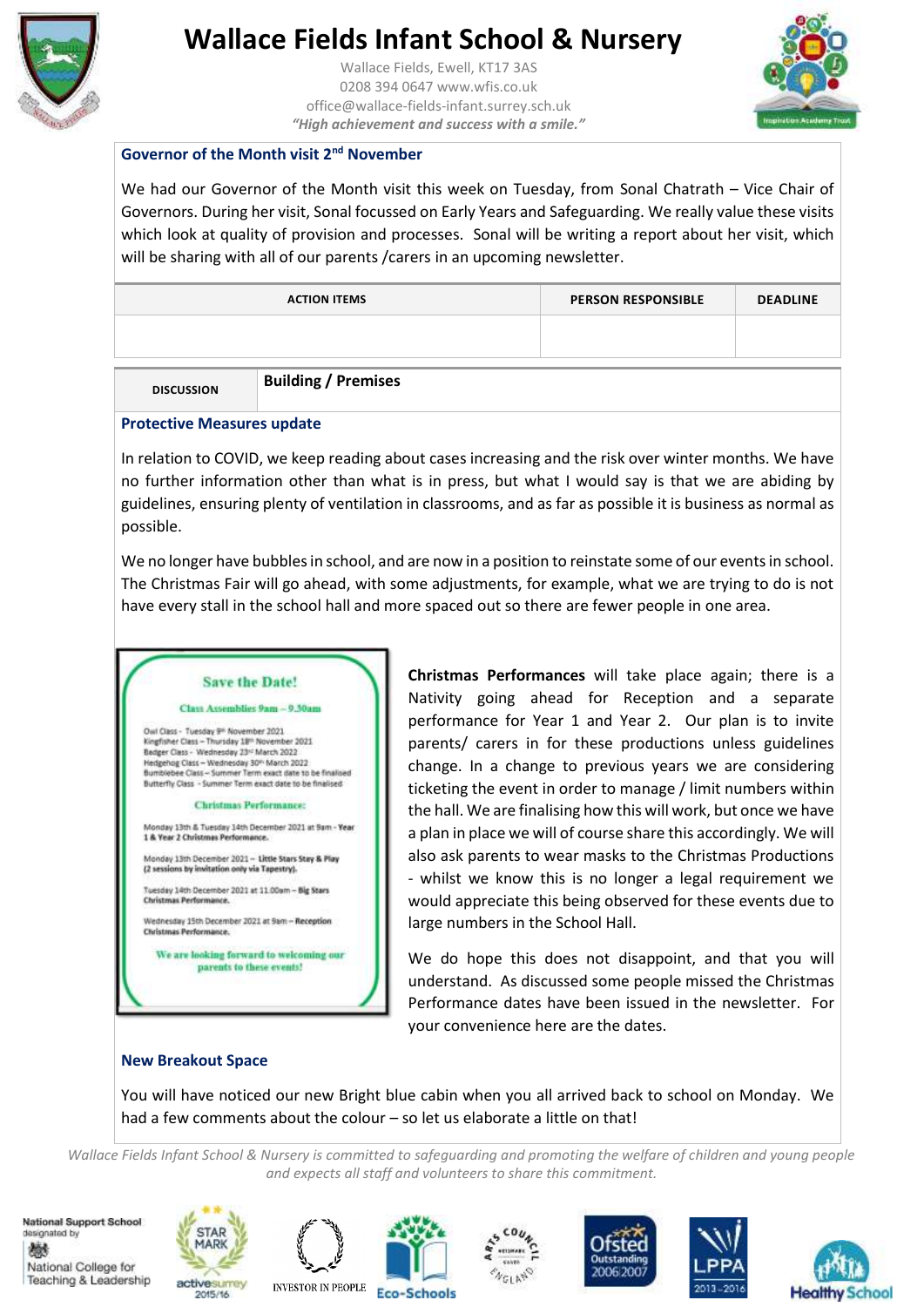

Wallace Fields, Ewell, KT17 3AS 0208 394 0647 www.wfis.co.uk office@wallace-fields-infant.surrey.sch.uk *"High achievement and success with a smile."*



The chicken coop is about to be refreshed with a nice white coat of paint, then you have lovely blue log cabin (just waiting for its bunting), which is waiting to be joined by our super red reading bus! Red, white and blue!

We are excited to have these wonderful outdoor spaces for teaching and learning where small groups of children can go for reading session and in school intervention work.

## **Forest school area**

In addition to the above, we have reallocated our Octoclassroom in to the corner of our woodland area to support our forest school programme. This has some super new benches, which again have been provided by the PTA, and Mr Danny Cliffe, HTLA is finishing his forest school training – so in January we will be starting up our forest school learning initiative. How amazing will that be!

## **Plan for Library Bus**

Our reading bus is due to arrive in  $2 - 3$  weeks. I was excited to see this on the M4 (total coincidence) as I was travelling to Wales during half term. It has been painted and was on its way back for final refurbishment.

We cannot wait to start using all our exciting new areas with the children!

| <b>DISCUSSION</b> | <b>Communications</b> |
|-------------------|-----------------------|
|-------------------|-----------------------|

## **Staffing – leavers and new appointments**

We are pleased to advise that we have a stable staffing at moment.

**DISCUSSION Safeguarding our children**

## **Relationship and Sex Education (RSE) consultation**

We have shared our RSE consultation recently with our parents / carers. This is fairly straightforward at infant level. Teaching is all about relationships, friendships and inappropriate / appropriate touch etc. and also through the science curriculum teaching the scientific words for parts of the body. Concerns that have been reported in the press are more around what is covered for older pupils but for us here at infant level there appear to be no concerns from parents. We had 1 response to date in praise of the coverage within the curriculum. We continue develop a strong safeguarding culture at the school supporting children to have healthy relationships.

Parents may have heard about the increased focus on historical abuse at the national level, which is also a focus for OFSTED. Occasionally you hear comments like 'it doesn't apply to infant age children', however this is not the case. It is important to state that it is important to begin discussion around this subject at an early age at an age appropriate level. If issues ever arise, it is important that they are addressed sensitively and that we listen to children and respond if they say something has happened. We always work with parents if an issue arises so they are fully aware.

*Wallace Fields Infant School & Nursery is committed to safeguarding and promoting the welfare of children and young people and expects all staff and volunteers to share this commitment.*

**National Support School** designated by 燃 National College for Teaching & Leadership











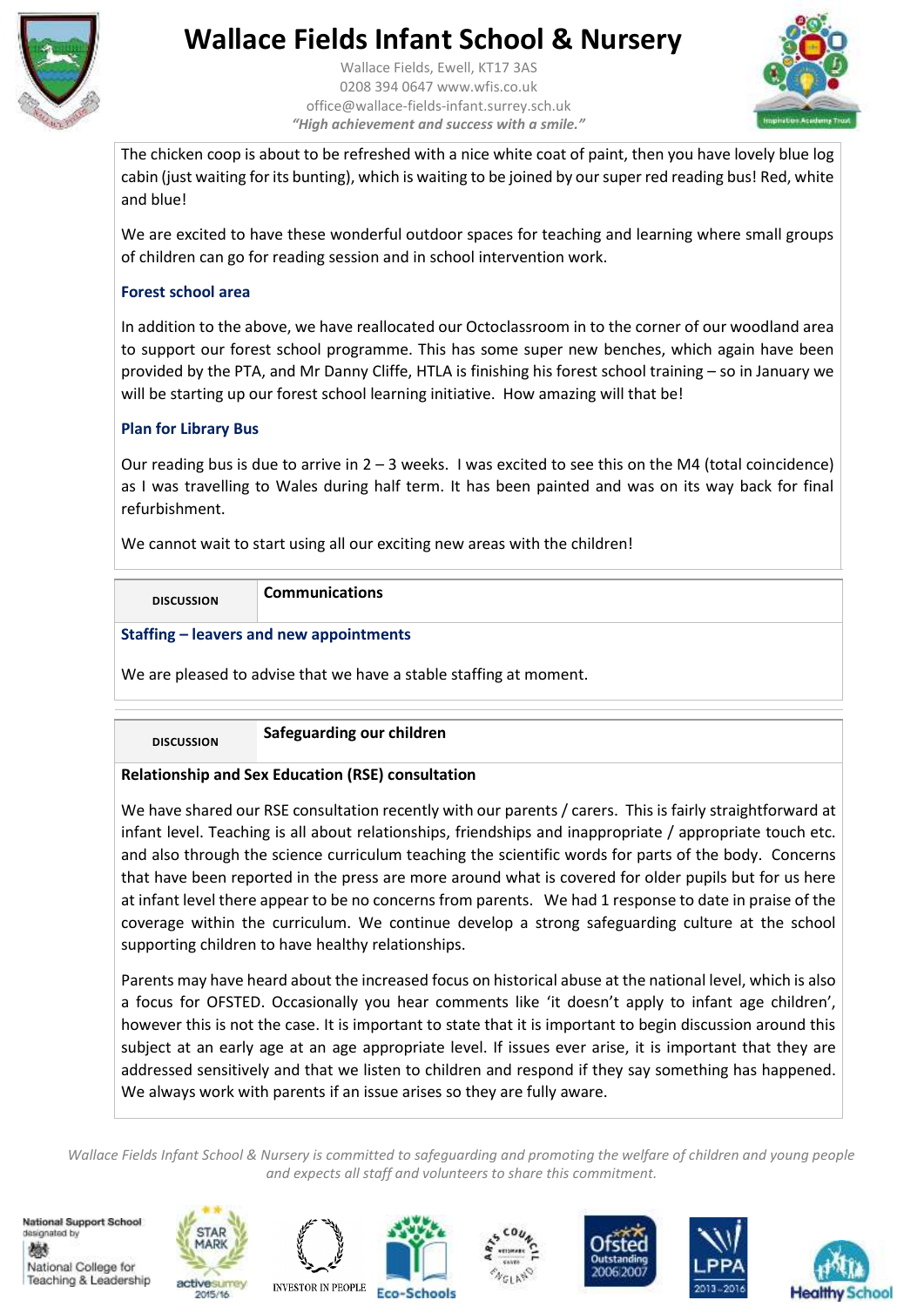

Wallace Fields, Ewell, KT17 3AS 0208 394 0647 www.wfis.co.uk office@wallace-fields-infant.surrey.sch.uk *"High achievement and success with a smile."*



## **E-safety audit**

Keeping children safe online – we do this in school on a regular basis and it is important that parents are aware of the current issues as with technology things change, apps change, and current games change. See our [e-safety pages on the website.](https://www.wallacefieldsinfantschool.co.uk/safeguarding/e-safety) Once we complete our audit, we will share the results with parents. We have run workshops for parents – we may do a virtual one / or on site – to give out some updated information to parents.

## **DISCUSSION WFIS Community**

**Christmas Productions** – Big Stars, Reception, Key Stage 1 Performances

These are going ahead as outlined earlier in the discussions. .

## **Christmas Fair**

This is going ahead and has always been a fantastic event. This year instead of the hampers, there is an Advent Calendar Raffle with people donating all sorts of calendars – this is coming up soon – so do buy your raffle tickets.

The PTA have already run some great events this year and have some brilliant events planned for Spring and Summer. We are all very much looking forward to the PTA Fireworks!

The PTA have some spare tickets available – for volunteers, so if you can help please do contact them, as they have some gaps they need to fill, if you can help please contact Kelly Tebbs or Jade Dodd.

Maliha Carey will be in touch with school shortly to discuss Christmas Fair and Class Stalls.

## **Birthdays – Amazon Wishlist**

If parents would like to celebrate their child's birthday with rest of class – please share a book via Amazon Wishlist – the book is then class and teacher will read with the children as well. Addition of some high quality reading material for class via Amazon Whislist please click [here.](https://amzn.eu/fGAhzeF)

| <b>DISCUSSION</b>                                                                   | <b>AOB</b> |  |
|-------------------------------------------------------------------------------------|------------|--|
| <b>AOB</b>                                                                          |            |  |
| Questions raised by Class Reps on behalf of Parents                                 |            |  |
| . Reading meeting, parents would like to have more feedback from teachers each week |            |  |

**1) Reading meeting, parents would like to have more feedback from teachers each week.**  Parents would just like to know how their child is getting on - so that they can support **better at home.** 

Parent consultation meetings with your child's class teacher will be an opportunity to discuss this next week.

*Wallace Fields Infant School & Nursery is committed to safeguarding and promoting the welfare of children and young people and expects all staff and volunteers to share this commitment.*

National Support School designated by 燃 National College for Teaching & Leadership